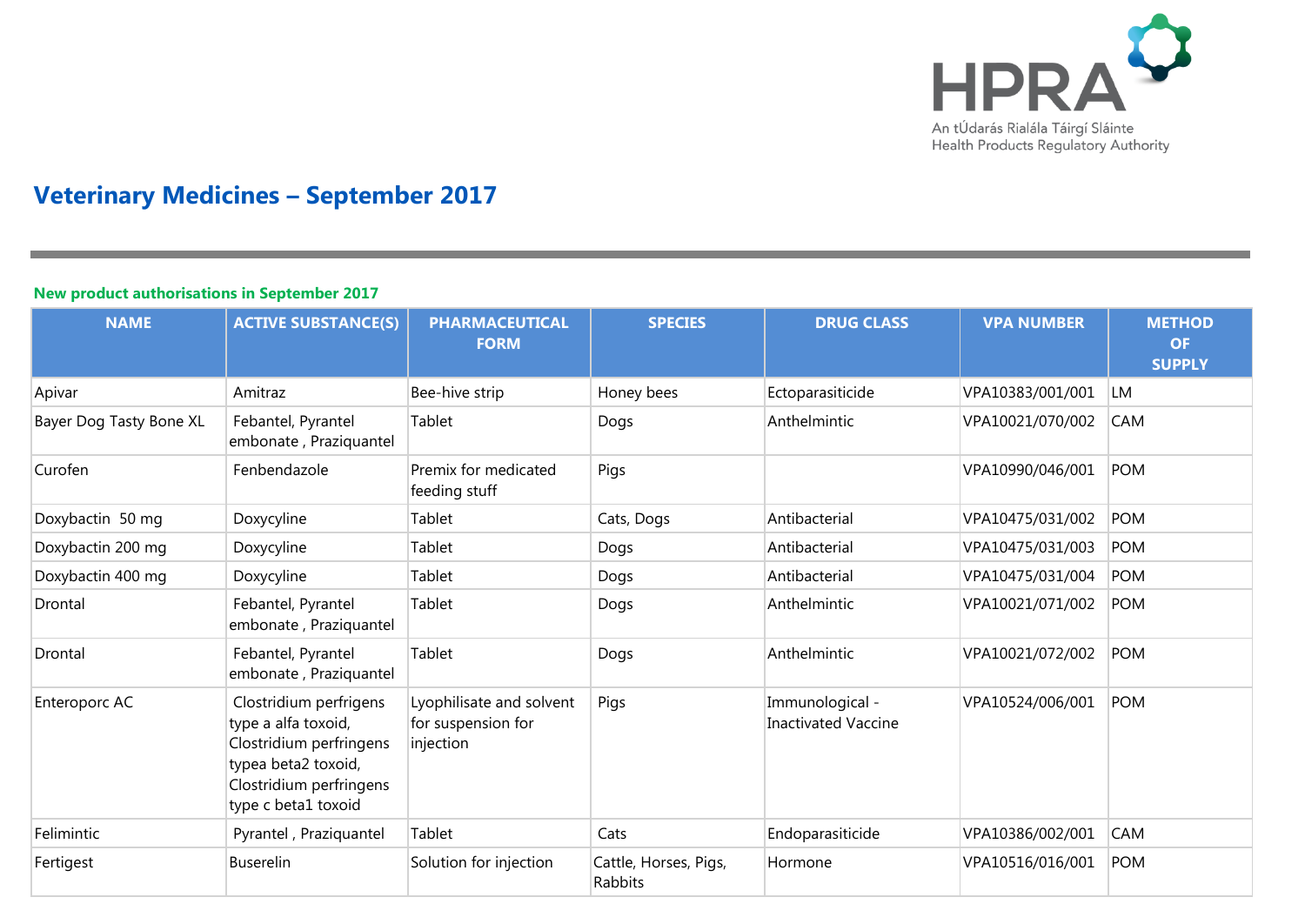

Ophtocycline Chlortetracycline hydrochloride Eye ointment Cats, Dogs, Horses Antibiotics VPA10475/028/001 POM Oxyfluke Cxyclozanide Cral suspension Cattle, Sheep Anthelmintic VPA10999/200/001 LM Spizobactin 750,000 IU / 125 mg Spiramycin , Metronidazole Chewable tablet  $\vert$  Dogs Antibacterial VPA10475/032/001 POM Spizobactin 3,000,000 IU / 500 mg Spiramycin , Metronidazole Chewable tablet  $\vert$  Dogs Antibacterial VPA10475/032/002 POM Spizobactin 1,500,000 IU / 250 mg Spiramycin , Metronidazole Chewable tablet Dogs Antibacterial VPA10475/032/003 POM Uisce-Ject Water for injections Solvent for parenteral use All Species Water VPA10790/013/001 POM Vetrimoxin **Amoxicillin Premix for medicated** feeding stuff Pigs Antibacterial VPA10815/049/001 POM

## **Products transferred in September 2017**

| <b>Product Name</b>            | <b>New VPA Number</b> | <b>New MAH</b>                |
|--------------------------------|-----------------------|-------------------------------|
| <b>Blackleg Vaccine</b>        | VPA10387/002/001      | Zoetis Belgium S.A.           |
| Cephorum                       | VPA22007/001/001      | Forum Animal Health Limited   |
| Cydectin                       | VPA10387/011/001      | Zoetis Belgium S.A.           |
| Cydectin TriclaMox             | VPA10387/016/001      | Zoetis Belgium S.A.           |
| <b>Equest Pramox</b>           | VPA10387/026/001      | Zoetis Belgium S.A.           |
| Equip Artervac                 | VPA10387/027/001      | Zoetis Belgium S.A.           |
| Equip Rotavirus                | VPA10387/031/001      | Zoetis Belgium S.A.           |
| <b>Excenel Flow</b>            | VPA10387/033/001      | Zoetis Belgium S.A.           |
| Gletvax 6                      | VPA10387/035/001      | Zoetis Belgium S.A.           |
| Iso - Vet                      | VPA10381/001/001      | Piramal Critical Care Limited |
| Ketavet                        | VPA10387/036/001      | Zoetis Belgium S.A.           |
| Orbenin Extra Dry Cow          | VPA10387/046/001      | Zoetis Belgium S.A.           |
| Poulvac Bursine 2 lyophilisate | VPA10387/091/001      | Zoetis Belgium S.A.           |